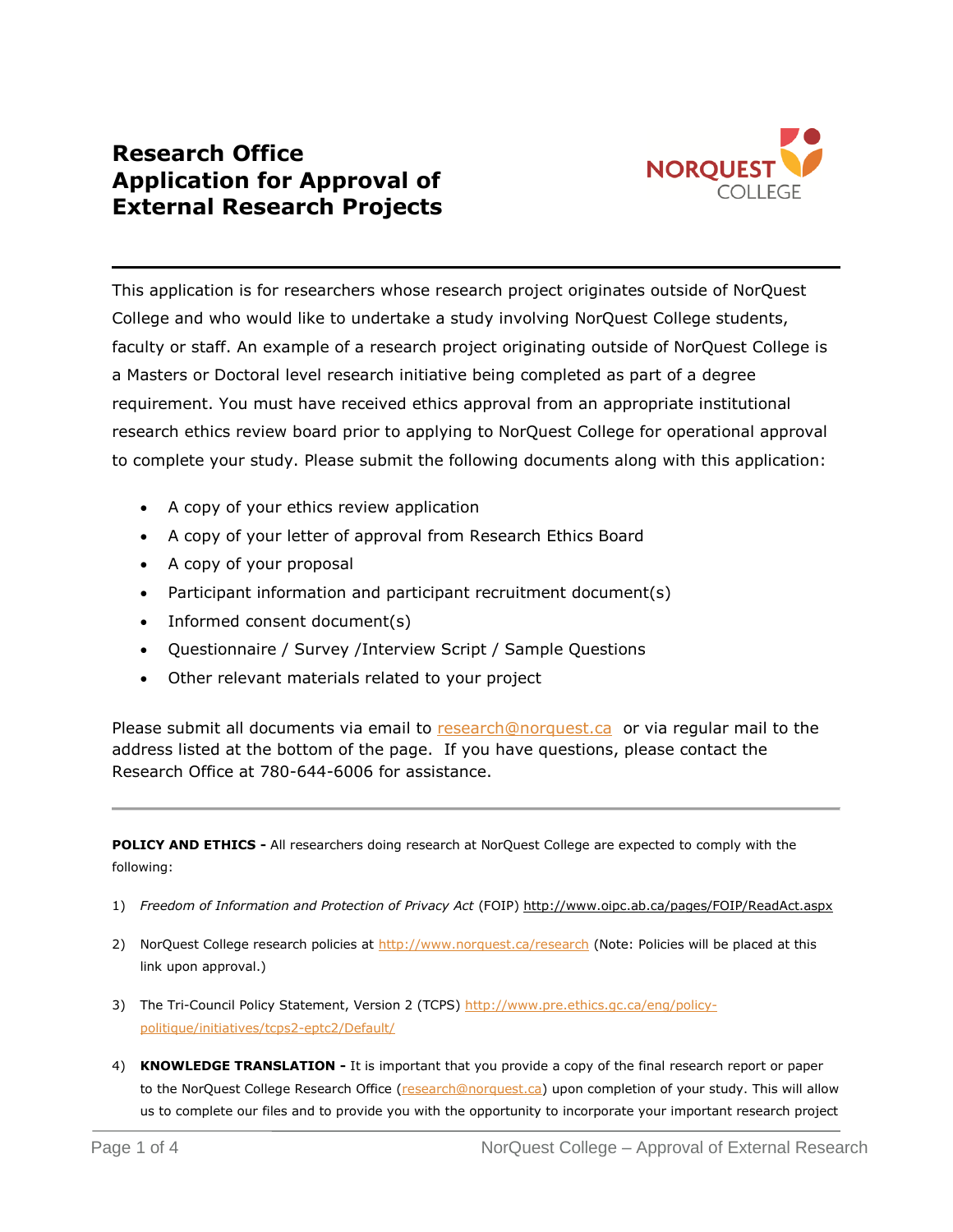in our knowledge transfer initiatives. We may seek to include your paper, article or abstract in the "*NorQuest College Research*" publication *unless you advise us to the contrary in writing*.

- 5) We will also invite you to present your research in an event such as a College Lunch & Learn session or at a poster presentation at the annual "*NorQuest College Research Showcase*".
- 6) **Your signature indicates that you have read and understand the implications for your study (electronic signature is acceptable)**:

**Signature Date Signed**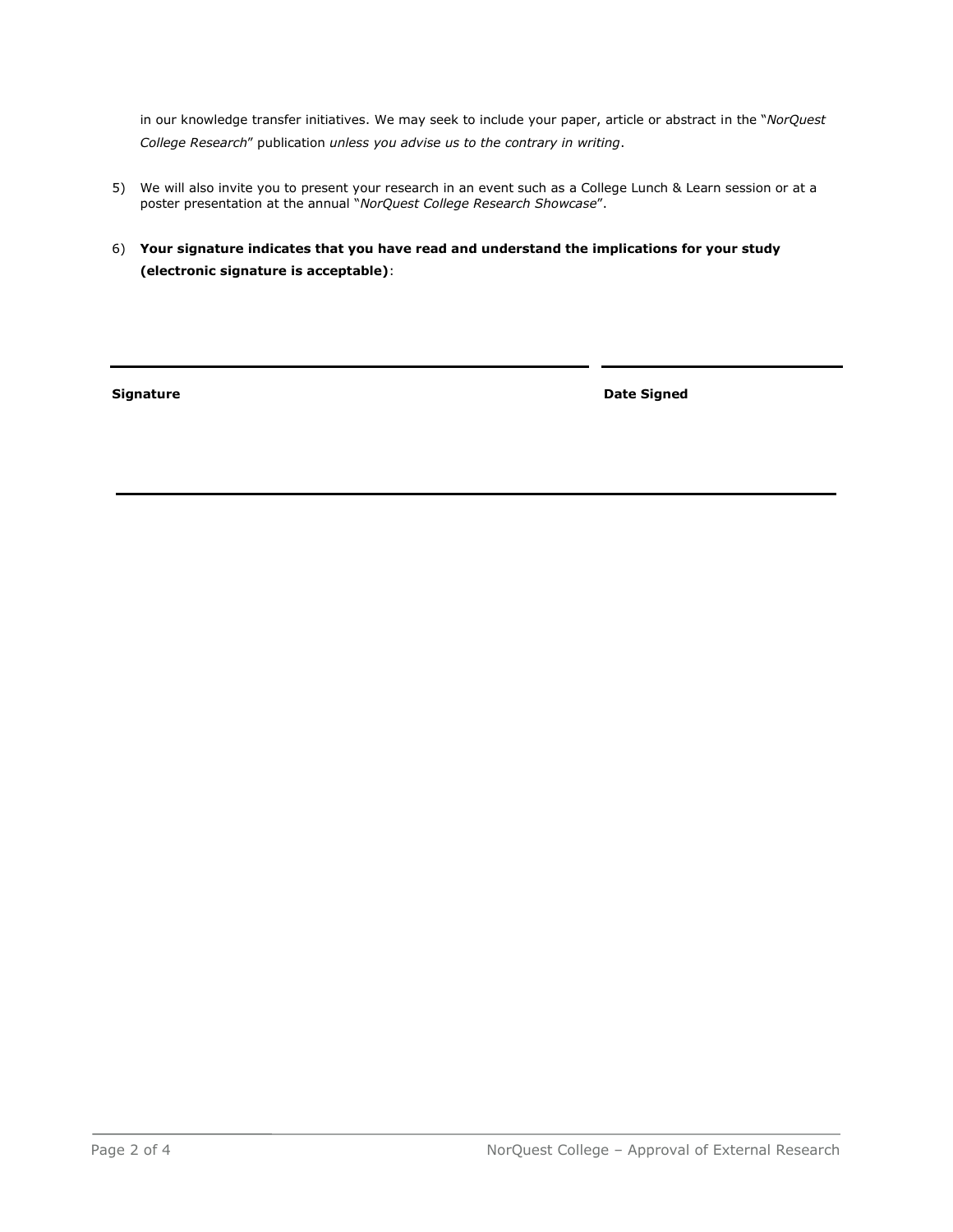| 1. | Full Title of Study:                                                                                                                                                                                                                                                                                                                                                                                                              |                                                                                                                                                                                                                                                                                                                                                                                                                                                                                                                                                        |  |
|----|-----------------------------------------------------------------------------------------------------------------------------------------------------------------------------------------------------------------------------------------------------------------------------------------------------------------------------------------------------------------------------------------------------------------------------------|--------------------------------------------------------------------------------------------------------------------------------------------------------------------------------------------------------------------------------------------------------------------------------------------------------------------------------------------------------------------------------------------------------------------------------------------------------------------------------------------------------------------------------------------------------|--|
| 2. | Name of Principal Investigator:                                                                                                                                                                                                                                                                                                                                                                                                   | Phone Number:                                                                                                                                                                                                                                                                                                                                                                                                                                                                                                                                          |  |
|    | Mailing Address:                                                                                                                                                                                                                                                                                                                                                                                                                  | Fax Number:                                                                                                                                                                                                                                                                                                                                                                                                                                                                                                                                            |  |
|    |                                                                                                                                                                                                                                                                                                                                                                                                                                   | Email:                                                                                                                                                                                                                                                                                                                                                                                                                                                                                                                                                 |  |
| 3. | Specify Research Assistant(s) who will be involved with this study:                                                                                                                                                                                                                                                                                                                                                               |                                                                                                                                                                                                                                                                                                                                                                                                                                                                                                                                                        |  |
|    | Research Assistant(s) Mailing Address:                                                                                                                                                                                                                                                                                                                                                                                            | Phone Number:                                                                                                                                                                                                                                                                                                                                                                                                                                                                                                                                          |  |
|    |                                                                                                                                                                                                                                                                                                                                                                                                                                   | Fax Number:                                                                                                                                                                                                                                                                                                                                                                                                                                                                                                                                            |  |
|    |                                                                                                                                                                                                                                                                                                                                                                                                                                   | Email:                                                                                                                                                                                                                                                                                                                                                                                                                                                                                                                                                 |  |
| 4. | Please provide a description of the participants you are hoping to access at NorQuest College:                                                                                                                                                                                                                                                                                                                                    |                                                                                                                                                                                                                                                                                                                                                                                                                                                                                                                                                        |  |
| 5. | Please provide a description of the level of support you will require from NorQuest College faculty or<br>staff members to complete your study:                                                                                                                                                                                                                                                                                   |                                                                                                                                                                                                                                                                                                                                                                                                                                                                                                                                                        |  |
| 6. | Estimated duration of project:<br>Start Date:                                                                                                                                                                                                                                                                                                                                                                                     | Completion Date:                                                                                                                                                                                                                                                                                                                                                                                                                                                                                                                                       |  |
| 7. | Type of study:                                                                                                                                                                                                                                                                                                                                                                                                                    |                                                                                                                                                                                                                                                                                                                                                                                                                                                                                                                                                        |  |
|    | Interventional Research - Any research project<br>that prospectively assigns human subjects to intervention<br>and comparison groups to study the cause-and-effect<br>relationship between an intervention and a outcome.<br>Observational Research - A type of study in which<br>individuals are observed or certain outcomes are measured.<br>No attempt is made to affect the outcome (for example, no<br>treatment is given). | <b>Qualitative Study</b> - Investigative<br>methodologies described as ethnographic,<br>naturalistic, anthropological, field, or participant<br>observer research. It emphasizes the importance<br>of looking at variables in the natural setting in<br>which they are found. This differs from<br>quantitative research which attempts to gather<br>data by objective methods to provide information<br>about relations, comparisons, and predictions and<br>attempts to remove the investigator from the<br>investigation.<br><b>Other</b> (specify) |  |